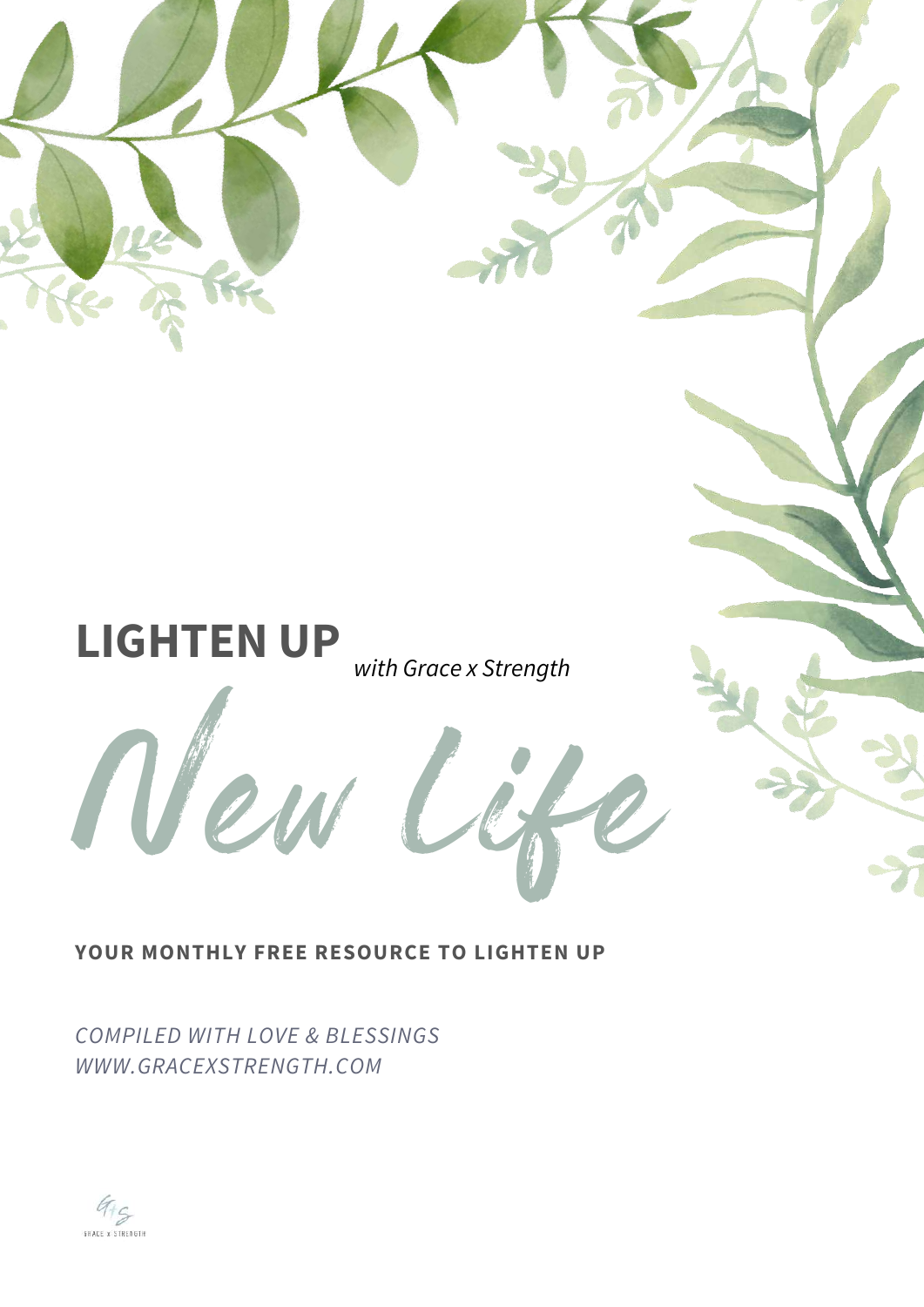## GRACE X STRENGTH *"Reckless Love" ~ Brooklyn Warren ~*

Is there something you wish you could have a do-over on? One situation probably sticks out in your mind, and it is bringing cringes, shame, embarrassment, and all sorts of "not good" feelings.

In Luke chapter 15, there is a story about a son, who screwed up so bad, that he wanted a major do-over. In this story, the son asks his father for his inheritance. In Bible times, he was essentially telling his dad he wished he was dead. The son took the money, and hit the town!

He spent money on all sorts of things, had all the friends in the world, and got into the greatest parties. Eventually, the well ran dry, and the son was out of money. Dirt broke. He swallowed his pride and was hired as a slave to feed the pigs. The son was starving, to the point where he was willing to eat the pigs' leftover food. He thought "What if I go back home and worked for my dad? His workers had better food than this!"

So off he went, back to his father's house. While he was still far off, his father saw him, ran up to him, and embraced him. He apologised for sinning against his father, and sinning against heaven. But the father didn't listen. He was too focused on planning a party for his son, covering him in the finest clothes and jewellery, and overjoyed that his son had returned home.

Friends, this is the gospel in one verse. "So he returned home to his father. And while he was still a long way off, his father saw him coming. Filled with love and compassion, he ran to his son, embraced him, and kissed him." (Luke 15:20). The gospel in one verse!

When we think of the word "prodigal" we tend to think of someone who has gone off the rails. Your friend from high school? Your co-workers kid? Your neighbours kid? But the dictionary defines it as having or giving something on a lavish scale. Lavish. That reminds me of the verse in 1 John 3:1 that says "See what great love the Father has lavished on us, that we should be called children of God! And that is what we are!" The father was lavish with his love for his son. He didn't wait for him to get cleaned up. He didn't wait for him to finish his apology speech. He lavishly poured out his love on him because he was his son.

his story of the prodigal son is actually one of three parables Jesus tells in Luke chapter 15.

NEW LIFE

The first one is about a shepherd who has 100 sheep. One of his sheep gets away, and rather than count it as lost, he leaves his other 99 sheep to go search through the wilderness for the one.

The second story is about a woman who has 10 coins and loses one. The woman starts going crazy looking all over her house for this coin. Once she finds it, she throws a big party for the whole neighbourhood to celebrate. A party which probably cost more than the coin itself!

The third story is the prodigal son. Lost sheep. Lost coin. Lost son. You might think that you aren't a "prodigal son." You might be reading this and thinking that you have a pretty good life, and haven't nearly come close to going off the deep end. But Isaiah 53:6 says that "we're all like sheep who've wandered off and gotten lost. We've all done our own thing, gone our own way. And God has piled all our sins, everything we've done wrong, on him."

Friends, Jesus died on the cross so that you can come back home. You don't have to ruin your life to come back home, and you don't have to have a perfect life to stay home. Can you imagine how much fear and anxiety the son probably had about coming home to his father? He had his speech all prepared, ready for his father to be angry or argue or turn him away. But the father lavishly embraced him. The first two parables use the terms "lost and found." Lost sheep that was found. Lost coin that was found. But the third story says a dead son who is now alive (Luke 15:24). This is the foreshadowing of Easter.

Sons and daughters of Christ can come home to God because of the sacrifice Jesus made on the cross. It doesn't matter who you are, it doesn't matter where you've been. It doesn't matter what you have even done today. You can come home. There is no shame. You are covered in grace. Easter is just as alive today as it was on the very first one at the tomb. God is a God of do-overs. Anything you need, anything you are longing for can be found in him. He made a way for you to come home by burdening your sins. He is waiting for you with open arms. Come home.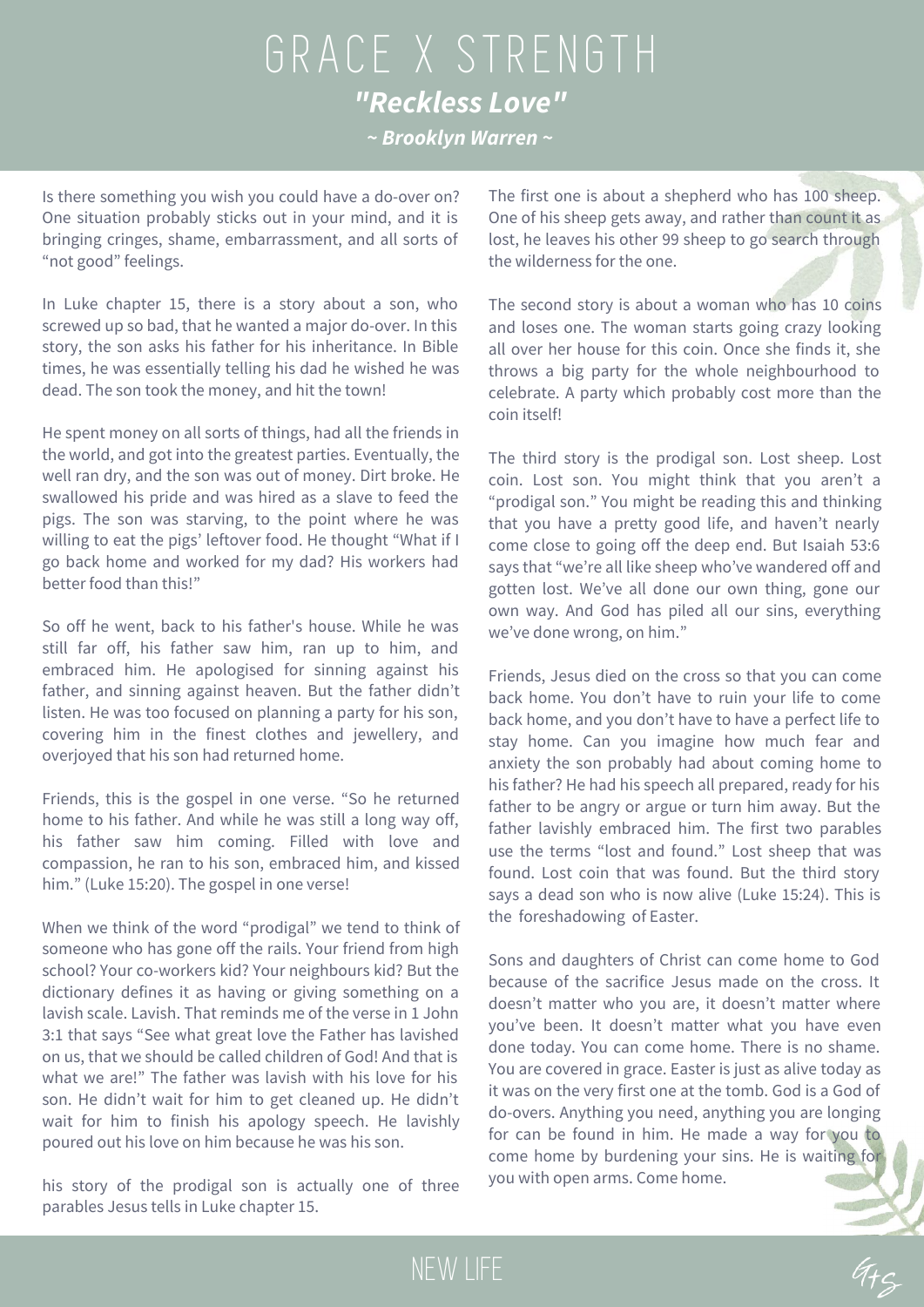## GRACE X STRENGTH **REFLECTIONS & MEDITATIVE EXERCISE**

#### *What you'll need: 2 pens of different colours (Journal space on the next page)*

- 1. Come to a comfortable seated position either on your mat or in a chair.
- Take one of your coloured pens and begin writing down everything you would 2. like God to know. Whether it be a physical need, financial need, emotional need, gratitude, confusion, anything at all.
- 3. After you are done writing, place it off to the side. We are going to do some light stretching. If you feel comfortable, do this in a silent room. Try to really tune into God's voice during this time.
- 4. Inhale your arms up into the sky, exhale palms down to heart centre. Repeat this however many times as needed, then return to neutral.
- 5. Drop your chin down to your chest. If you would like, interlace your fingers behind your head to draw the neck down even further. Take a few rounds of breath in this posture and return to neutral.
- 6. Inhale your right arm up overtop of your head, then reach it over towards your left side. Exhale as you sink deeper. Inhale both hands overtop of the head, exhale as you relax the shoulders. Repeat on the left side.
- Feel free to spend as much time as you would like quietly stretching and 7. meditating, but when you are ready, grab your notebook and different coloured pen. Spend some time here tuning into what God is telling you now, or during your stretches. Write down everything He is telling you in a different colour.
- 8. Once finished, compare His words with yours. (Wondering if something said is from God or from your own head? God's voice will always line up with Scripture.)
- 9. In times when you feel discouraged, I encourage you to go back and read past journal entries of conversations between you and God. Make this a daily habit of writing back and forth in your different coloured pens your talks with God.



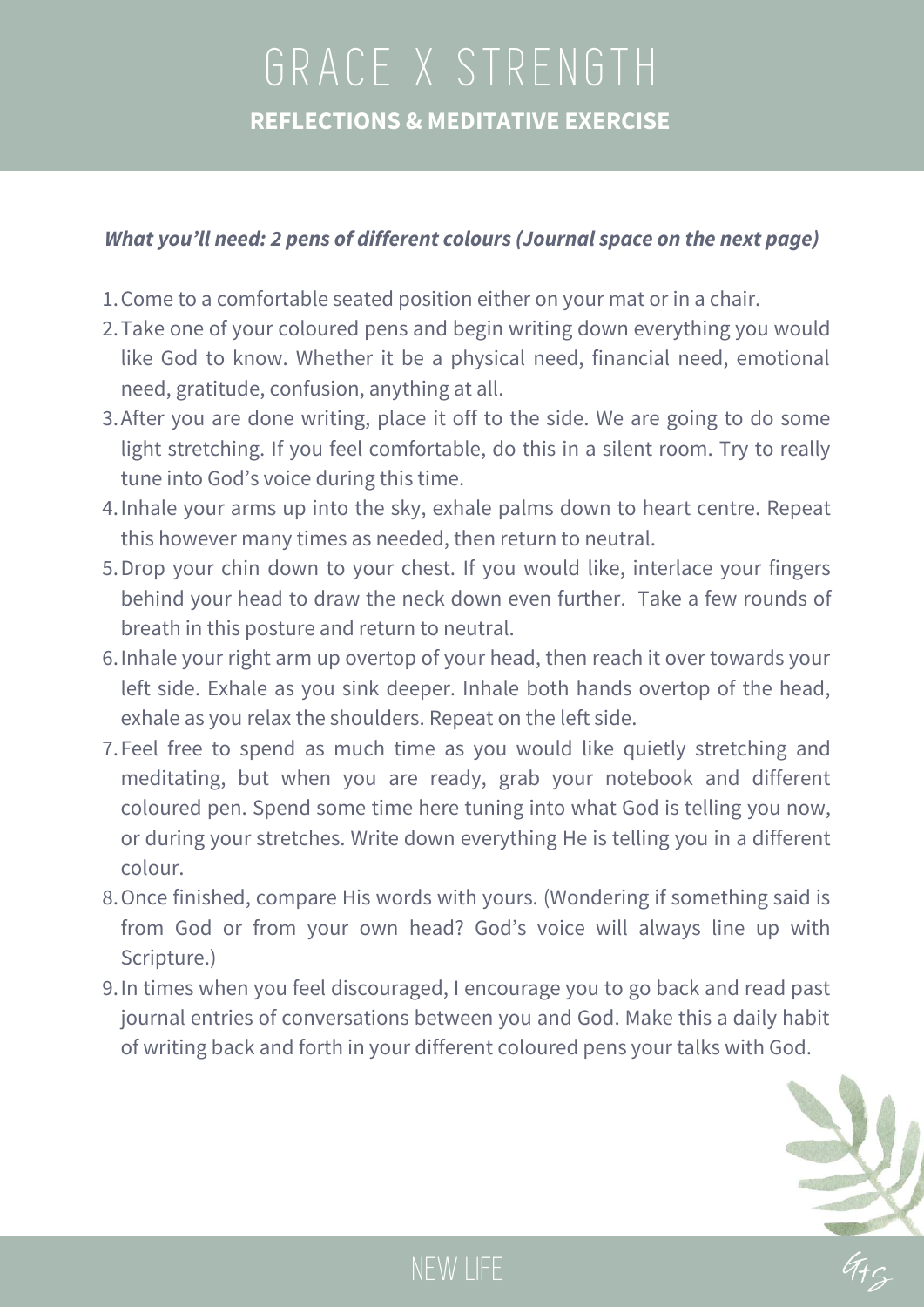## GRACE X STRENGTH **REFLECTIONS & MEDITATIVE EXERCISE**

#### **JOURNAL YOUR REFLECTIONS:**



**RATION**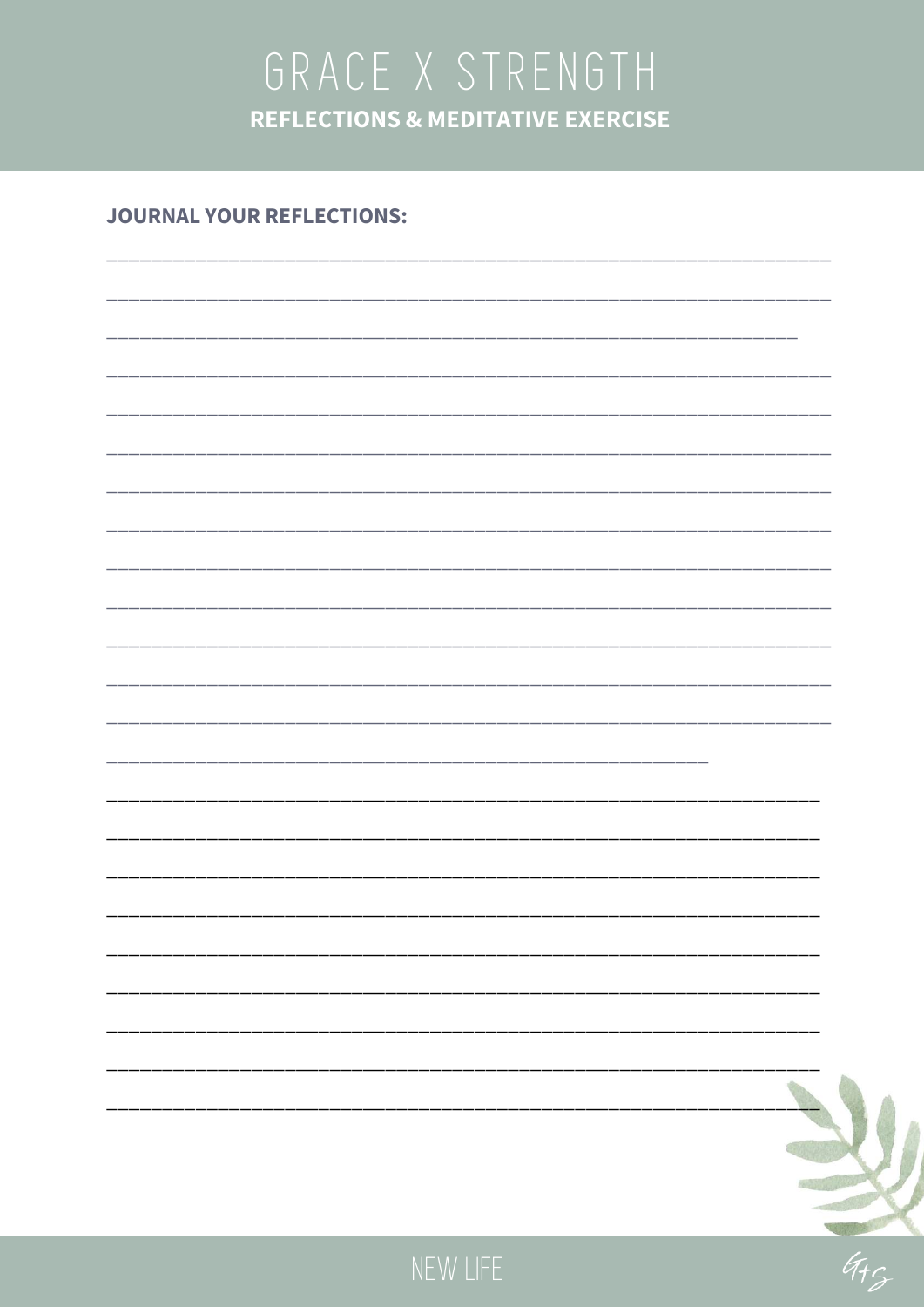## NEW LIFE

#### **[YES,](https://www.gracexstrength.com/register/) I'LL [T](https://www.gracexstrength.com/register/)RY [NOW!](https://www.gracexstrength.com/register/)**

### DON'T HAVE AN ACCOUNT WITH US YET? TRY IT OUT - **3 MONTHS FREE ACCESS**









# **EASTER - [RESTORATION](https://www.gracexstrength.com/restoration-program/) PROGRAM**

GRACE X STRENGTH

**RECOMMENDED CLASSES**







**PRACTISE GRACE & [STRENGTH](https://www.gracexstrength.com/premium-yoga-video/practise-grace-when-its-hard/)**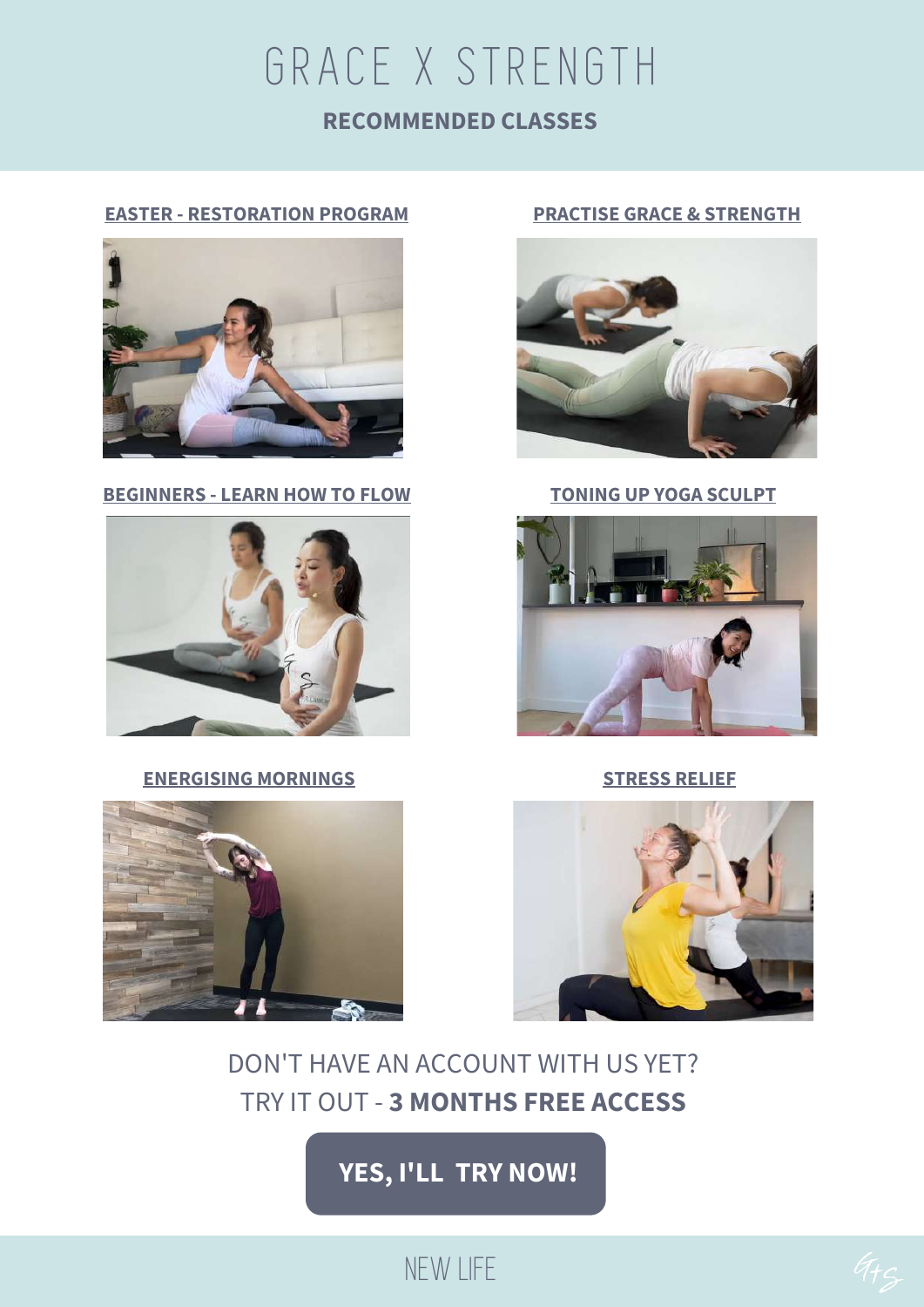## GRACE X STRENGTH

### **FAITH & FITNESS PLANNER**

|                               | <b>MONTH - YEAR:</b>        | <b>WE RECOMMEND 3 YOGA SESSIONS A WEEK!</b> |                  |  |  |  |
|-------------------------------|-----------------------------|---------------------------------------------|------------------|--|--|--|
|                               | <b>INTENTIONS / GOALS :</b> |                                             |                  |  |  |  |
|                               | <b>SESSION 1</b>            | <b>SESSION 2</b>                            | <b>SESSION 3</b> |  |  |  |
| $\blacktriangleright$<br>WEEK |                             |                                             |                  |  |  |  |
| WEEK <sub>2</sub>             |                             |                                             |                  |  |  |  |
| WEEK <sub>3</sub>             |                             |                                             |                  |  |  |  |
| WEEK4                         |                             |                                             |                  |  |  |  |
| WEEK <sub>5</sub>             |                             |                                             |                  |  |  |  |
|                               |                             |                                             |                  |  |  |  |

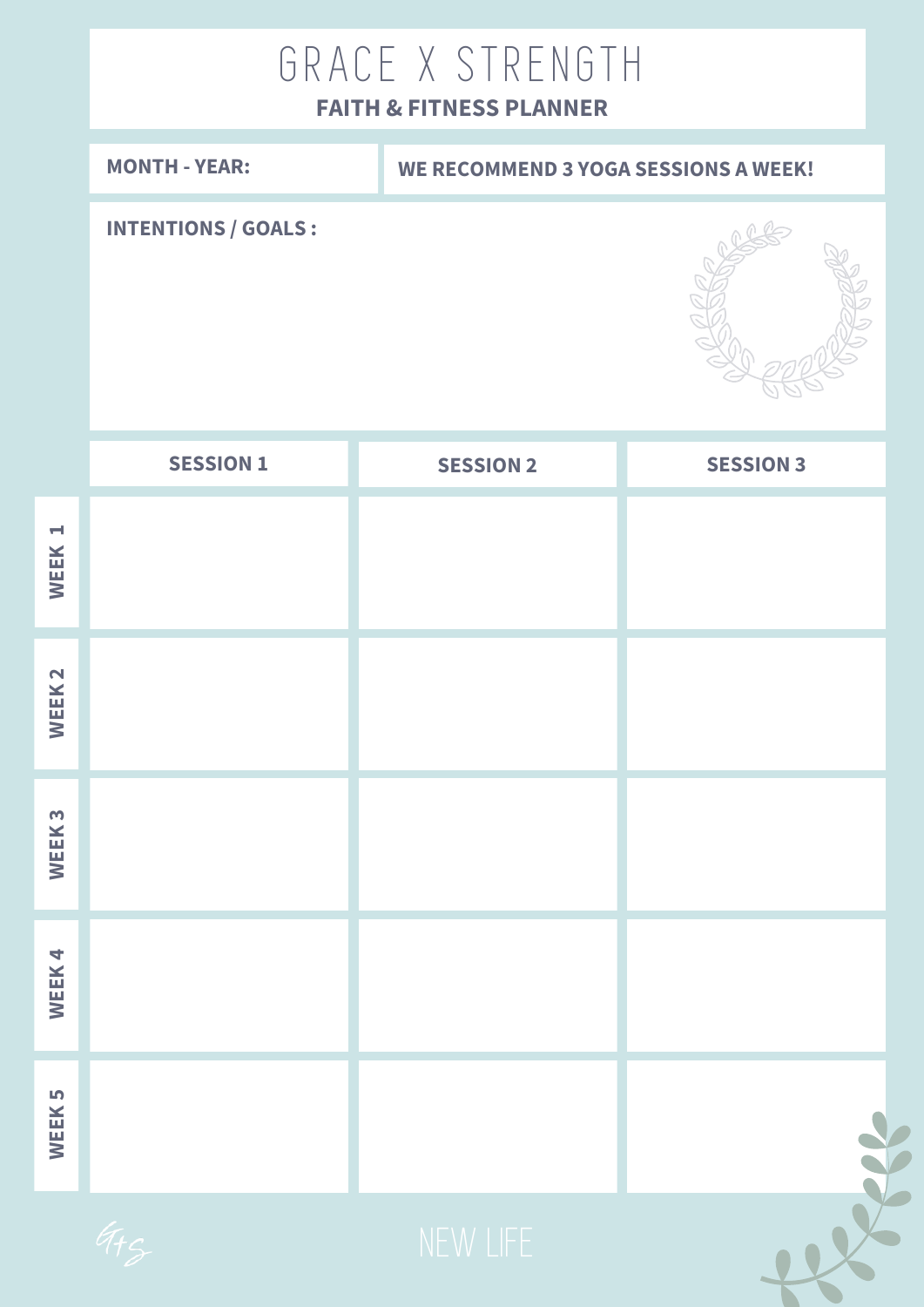## GRACE X STRENGTH **BREATH PRAYER**

*~ Josephine Lau ~*

Breath prayer is a Christian practice that dates back to the sixth century and historically associated with the Greek and Russian Orthodox churches. It is a grounding practice to help us centre our minds and open up space in stillness for the Holy Spirit to do work in our lives. Incorporating breath prayers into your day is very nourishing to your mind and soul, in turn, offering many benefits for your body as you consecrate yourself to the Lord.

Breath prayer is simply practised by repeating quietly or silently, phrases or Scripture to the rhythm of your breath. We hope you will find peace and new revelations in the guided breath prayer we have for you this month.

"*And everything I've taught you is so that the peace which is in me will be in you and will give you great confidence as you rest in me. For in this unbelieving world you will experience trouble and sorrows, but you must be courageous, for I have conquered the world!*" ~ John 16:33 (TPT)

-**-- BREATH PRAYER ---**

**INHALE** - *Jesus has taught me*

**EXHALE** - *In Him, I have peace & rest*

**INHALE** - *In this troubled world, I am courageous*

**EXHALE** - *Jesus has conquered the world.*

**REPEAT AS LONG AS YOU NEED** - allow the Holy Spirit to work in your heart, soul, mind & body.

NEW LIFE

**SEAL THE PRACTICE WITH YOUR OWN PRAYER**

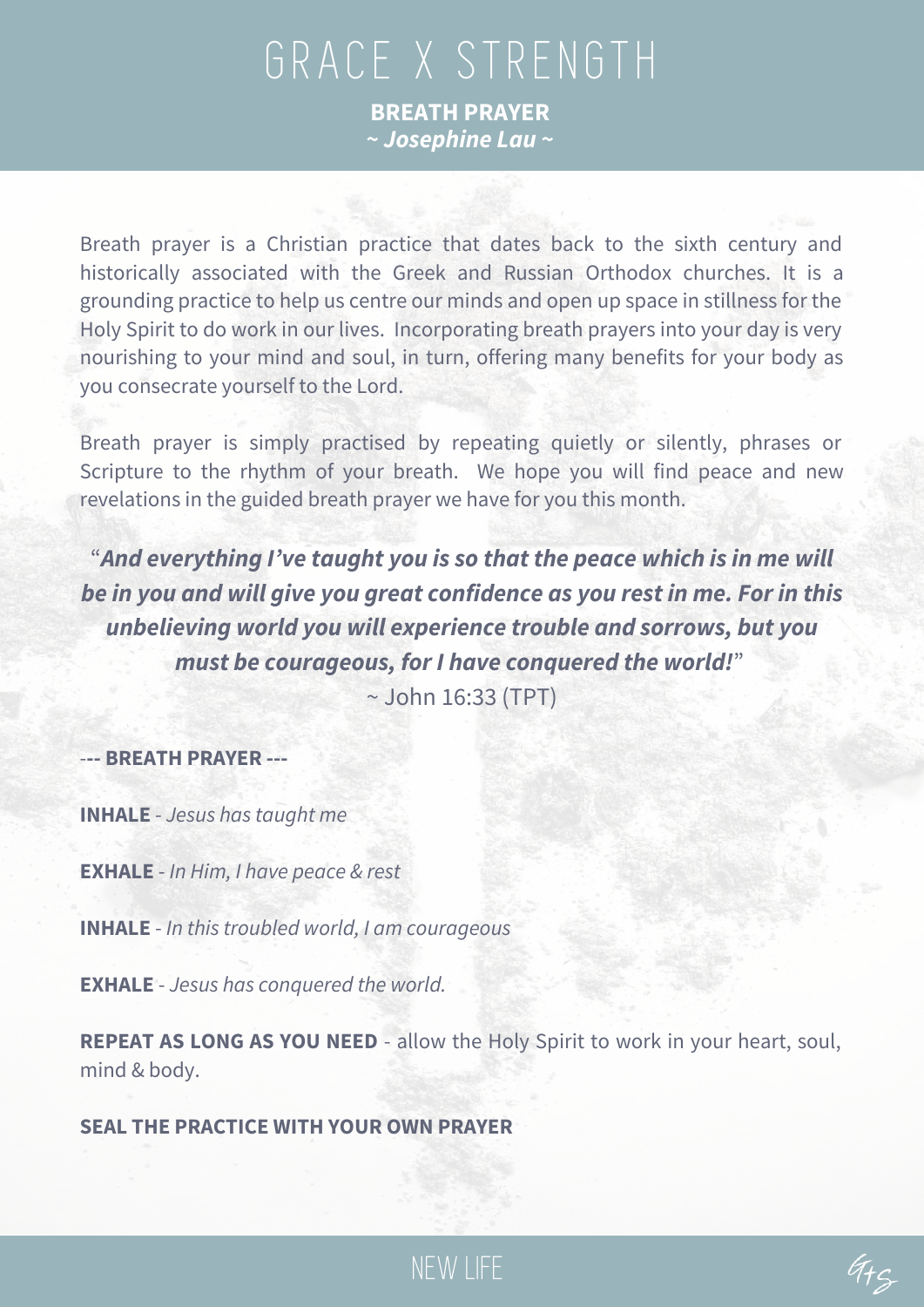## GRACE X STRENGTH **PRAYER CARDS**



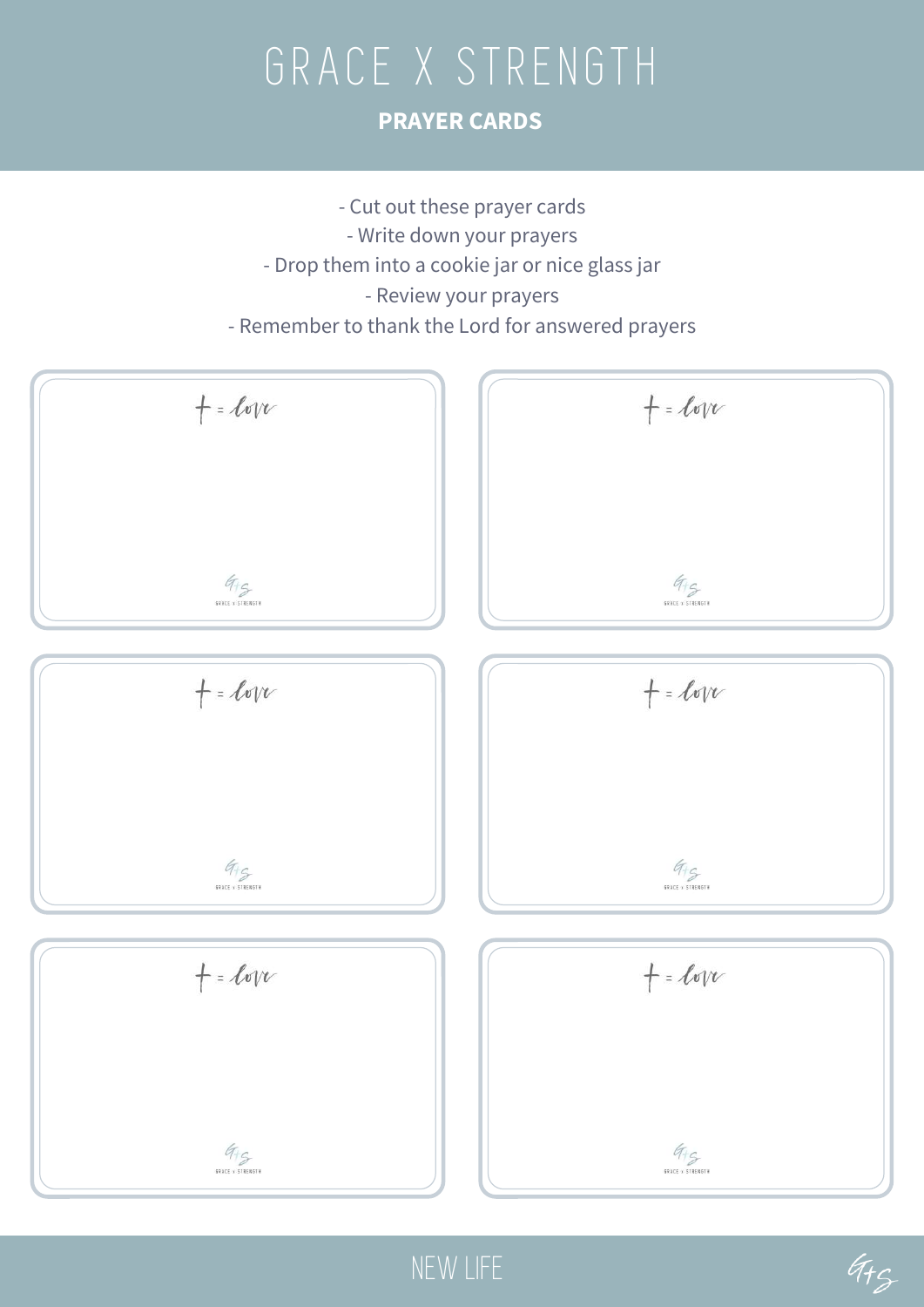## GRACE X STRENGTH

UTTTU LE TERODIGAL"<br>
"THE PRODIGAL"<br>
Weahan Baird Ryan Baird ~ **"THE PRODIGAL"** ~ *Meghan Baird, Ryan Baird* ~

#### **NO[SPOTIFY](https://open.spotify.com/track/3QgqMVZdqHdY8e7r7IUBww) ACCE[S](https://open.spotify.com/track/3QgqMVZdqHdY8e7r7IUBww)S N**

[https://open.spotify.com/track/3P5cBiYl1I3GXpKkEzxYad?](https://open.spotify.com/track/3P5cBiYl1I3GXpKkEzxYad?si=9aHHEZk2QJm8tQFru5oy1Q) si=9aHHEZk2QJm8tQFru5oy1Q

> You held out Your arms I walked away Insolent, I spurned Your face Squandering the gifts You gave to me Holding close forbidden things Destitute, a rebel still, a fool in all my pride The world I once enjoyed is death to me No joy, no hope, no life

Where now are the friends that I had bought Gone with every penny lost What hope could there be for such as I Sold out to a world of lies Oh to see Your face again, it seems so distant now Could it be that You would take me back A servant in Your house

You held out Your arms, I see them still You never left, You never will Running to embrace me, now I know Your cords of love will always holdMercy's robe, a ring of grace Such favor undeserved You sing over me and celebrate The rebel now Your child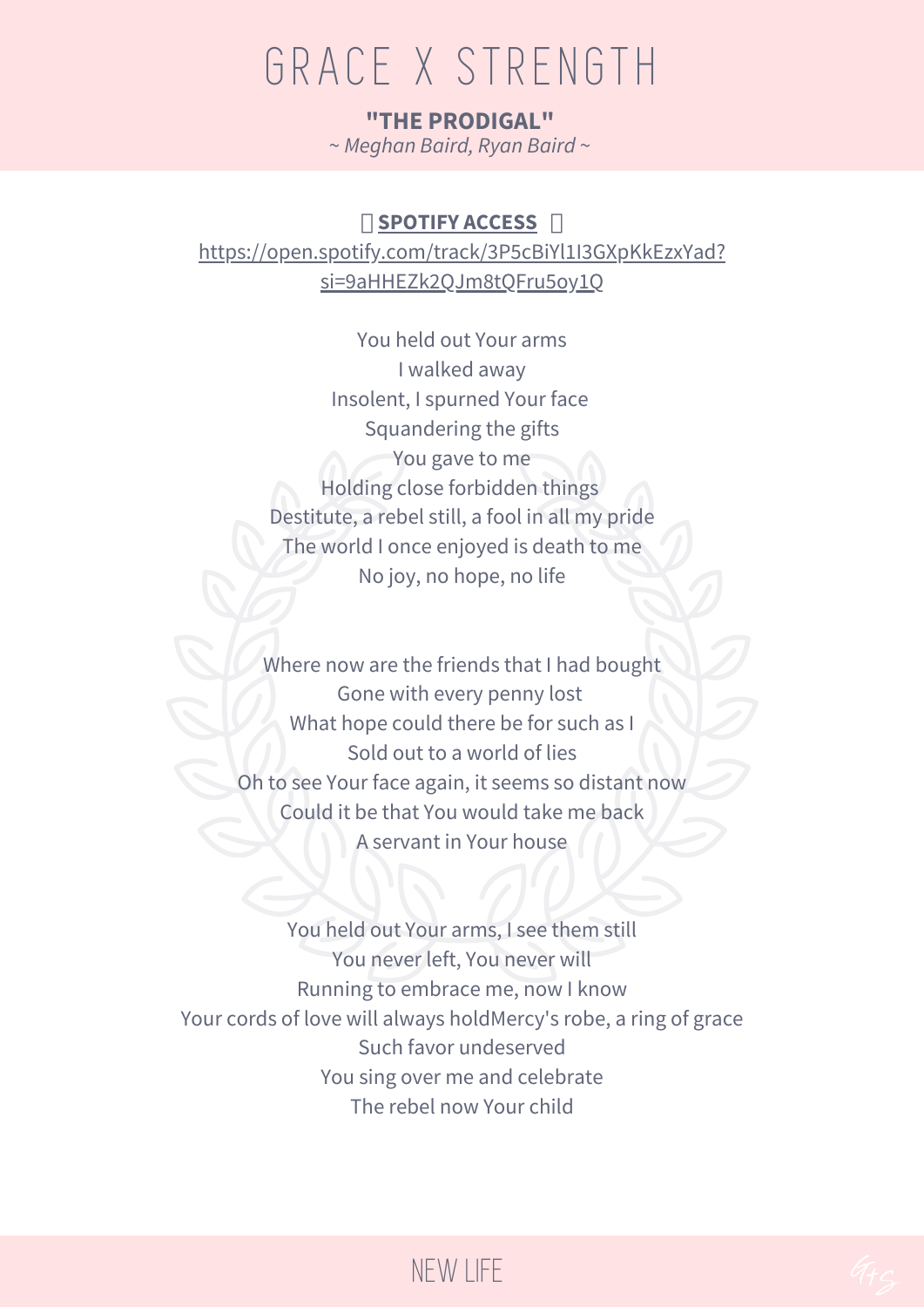## $FUN EASTER RECIPES$ <br> $\sim Alyssa Mak \sim$ **FUN EASTER RECIPES** *~ Alyssa Mak ~*

#### **GUACAMOLE EGGS** (by Joanna Cismaru) Cook Time:10 mins Serves: 12

#### INGREDIENTS

 large eggs hard boiled 1 medium avocado tsp lime juice fresh tsp red onion minced tbsp jalapeno minced tbsp fresh cilantro chopped 1/4 tsp salt or to taste 1/2 tsp pepper or to taste tbsp tomato diced Chili powder for garnish



#### **INSTRUCTIONS**

Peel the cooled hard boiled eggs. Cut the eggs in half horizontally, and set the yolks aside. In a bowl, mash the avocado and 4 egg yolks; discard the rest. Mix in lime juice, red onion, jalapeno, cilantro, salt and pepper and adjust to taste. Gently fold in tomato. Scoop heaping spoonfuls of the guacamole into the 12 halved eggs. Sprinkle with a little chili powder and arrange on a platter.

#### **FRUITY PEBBLE RICE KRISPIE TREATS** (By the Novice Chef)

#### INGREDIENTS

4 tablespoons butter 10 oz marshmallows 6 cups Fruity Pebbles Popsicle sticks White chocolate, for dipping

#### INSTRUCTIONS:

Grease a 9×13 inch baking dish. Melt butter in a pan over medium heat. When melted, add marshmallows and stir until melted. Remove from heat. Add cereal and mix well. Pour contents into baking dish and spread evenly. When cooled, cut into rectangles and insert popsicle stick. Heat chocolate in a microwave safe bowl at half power in 30 second intervals, until fully melted. Dip top into white chocolate and sprinkle with extra fruity pebbles if you wish! Will keep for 3 days in an air tight container.